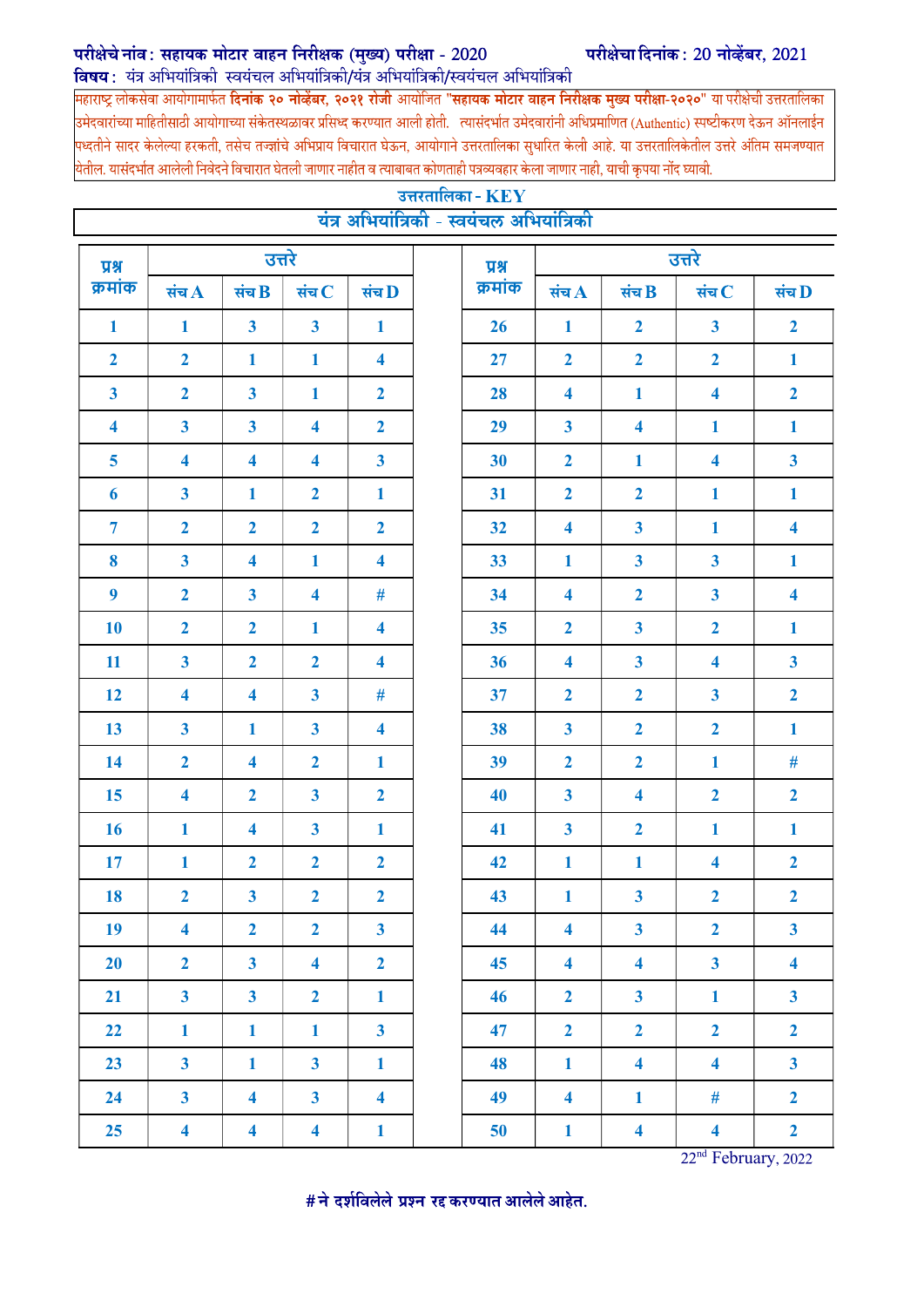| $\overline{M}$ |                         |                         | उत्तरे                  |                         | प्रश्न     | उत्तरे                  |                         |                         |                         |
|----------------|-------------------------|-------------------------|-------------------------|-------------------------|------------|-------------------------|-------------------------|-------------------------|-------------------------|
| क्रमांक        | संच $\bf A$             | संच $\bf B$             | संच $C$                 | संच D                   | क्रमांक    | संच $A$                 | संच B                   | संच $C$                 | संच D                   |
| 51             | $\overline{2}$          | $\mathbf{1}$            | $\overline{\mathbf{4}}$ | $\mathbf{3}$            | 76         | $\overline{\mathbf{4}}$ | $\mathbf{1}$            | $\overline{\mathbf{3}}$ | $\overline{\mathbf{4}}$ |
| 52             | $\overline{\mathbf{3}}$ | $\mathbf{1}$            | $\#$                    | $\overline{\mathbf{4}}$ | 77         | $\mathbf{3}$            | $\overline{2}$          | $\overline{2}$          | $\overline{2}$          |
| 53             | $\overline{\mathbf{3}}$ | $\overline{\mathbf{3}}$ | $\overline{\mathbf{4}}$ | $\mathbf{3}$            | 78         | $\overline{2}$          | $\mathbf{2}$            | $\mathbf{1}$            | $\overline{\mathbf{3}}$ |
| 54             | $\overline{2}$          | $\overline{\mathbf{3}}$ | $\mathbf{1}$            | $\overline{2}$          | 79         | $\mathbf{1}$            | $\overline{\mathbf{3}}$ | $\#$                    | $\overline{2}$          |
| 55             | $\overline{\mathbf{3}}$ | $\overline{2}$          | $\overline{2}$          | $\overline{\mathbf{4}}$ | 80         | $\overline{2}$          | $\overline{2}$          | $\overline{2}$          | $\overline{\mathbf{3}}$ |
| 56             | $\mathbf{3}$            | $\overline{\mathbf{4}}$ | $\mathbf{1}$            | $\mathbf{1}$            | 81         | $\mathbf{1}$            | $\mathbf{1}$            | $\mathbf{1}$            | $\overline{\mathbf{3}}$ |
| 57             | $\overline{2}$          | $\overline{\mathbf{3}}$ | $\overline{2}$          | $\mathbf{1}$            | 82         | $\overline{\mathbf{4}}$ | $\mathbf{3}$            | $\overline{2}$          | $\mathbf{1}$            |
| 58             | $\overline{2}$          | $\overline{2}$          | $\mathbf{2}$            | $\mathbf{2}$            | 83         | $\overline{2}$          | $\mathbf{1}$            | $\overline{2}$          | $\mathbf{1}$            |
| 59             | $\overline{2}$          | $\mathbf{1}$            | $\overline{\mathbf{3}}$ | $\overline{\mathbf{4}}$ | 84         | $\overline{2}$          | $\overline{\mathbf{4}}$ | $\overline{\mathbf{3}}$ | $\overline{\mathbf{4}}$ |
| 60             | $\overline{\mathbf{4}}$ | $\overline{2}$          | $\overline{2}$          | $\overline{2}$          | 85         | $\mathbf{3}$            | $\mathbf{1}$            | $\overline{\mathbf{4}}$ | $\overline{\mathbf{4}}$ |
| 61             | $\overline{2}$          | $\mathbf{1}$            | $\mathbf{1}$            | $\mathbf{3}$            | 86         | $\mathbf{1}$            | $\overline{2}$          | $\overline{\mathbf{3}}$ | $\overline{2}$          |
| 62             | $\mathbf{1}$            | $\overline{\mathbf{4}}$ | $\overline{\mathbf{3}}$ | $\mathbf{1}$            | 87         | $\overline{2}$          | $\mathbf{1}$            | $\mathbf{2}$            | $\overline{2}$          |
| 63             | $\overline{\mathbf{3}}$ | $\overline{2}$          | $\mathbf{1}$            | $\mathbf{3}$            | 88         | $\overline{\mathbf{4}}$ | $\mathbf{2}$            | $\overline{\mathbf{3}}$ | $\mathbf{1}$            |
| 64             | $\mathbf{3}$            | $\overline{2}$          | $\overline{\mathbf{4}}$ | $\mathbf{3}$            | 89         | $\#$                    | $\mathbf{1}$            | $\mathbf{2}$            | $\overline{\mathbf{4}}$ |
| 65             | $\overline{\mathbf{4}}$ | $\overline{\mathbf{3}}$ | $\mathbf{1}$            | $\overline{\mathbf{4}}$ | 90         | $\overline{\mathbf{4}}$ | $\mathbf{3}$            | $\mathbf{2}$            | $\mathbf{1}$            |
| 66             | $\mathbf{3}$            | $\mathbf{1}$            | $\overline{2}$          | $\mathbf{1}$            | 91         | $\overline{\mathbf{4}}$ | $\mathbf{1}$            | $\mathbf{3}$            | $\overline{2}$          |
| 67             | $\overline{2}$          | $\mathbf{2}$            | $\mathbf{1}$            | $\mathbf{2}$            | 92         | $\#$                    | $\overline{\mathbf{4}}$ | $\overline{\mathbf{4}}$ | $\overline{\mathbf{3}}$ |
| 68             | $\overline{\mathbf{4}}$ | $\overline{\mathbf{4}}$ | $\mathbf{2}$            | $\overline{\mathbf{4}}$ | 93         | $\overline{\mathbf{4}}$ | $\mathbf{1}$            | $\mathbf{3}$            | $\overline{\mathbf{3}}$ |
| 69             | $\mathbf{1}$            | #                       | $\mathbf{1}$            | $\overline{\mathbf{3}}$ | 94         | $\mathbf{1}$            | $\overline{\mathbf{4}}$ | $\overline{2}$          | $\overline{2}$          |
| 70             | $\overline{\mathbf{4}}$ | $\overline{\mathbf{4}}$ | $\overline{\mathbf{3}}$ | $\overline{2}$          | 95         | $\overline{2}$          | $\mathbf{1}$            | $\overline{\mathbf{4}}$ | $\overline{\mathbf{3}}$ |
| 71             | $\mathbf{1}$            | $\overline{\mathbf{4}}$ | $\mathbf{1}$            | $\overline{2}$          | 96         | $\mathbf{1}$            | $\overline{\mathbf{3}}$ | $\mathbf{1}$            | $\overline{\mathbf{3}}$ |
| 72             | $\mathbf{1}$            | $\#$                    | $\overline{\mathbf{4}}$ | $\overline{\mathbf{4}}$ | 97         | $\overline{2}$          | $\overline{2}$          | $\mathbf{1}$            | $\overline{2}$          |
| 73             | $\overline{\mathbf{3}}$ | $\overline{\mathbf{4}}$ | $\mathbf{1}$            | $\mathbf{1}$            | 98         | $\overline{2}$          | $\mathbf{1}$            | $\mathbf{2}$            | $\overline{2}$          |
| 74             | $\overline{\mathbf{3}}$ | $\mathbf{1}$            | $\overline{\mathbf{4}}$ | $\overline{\mathbf{4}}$ | 99         | $\overline{\mathbf{3}}$ | $\#$                    | $\overline{\mathbf{4}}$ | $\overline{2}$          |
| 75             | $\overline{2}$          | $\overline{2}$          | $\mathbf{1}$            | $\mathbf{2}$            | <b>100</b> | $\overline{2}$          | $\mathbf{2}$            | $\mathbf{2}$            | $\overline{\mathbf{4}}$ |

22<sup>nd</sup> February, 2022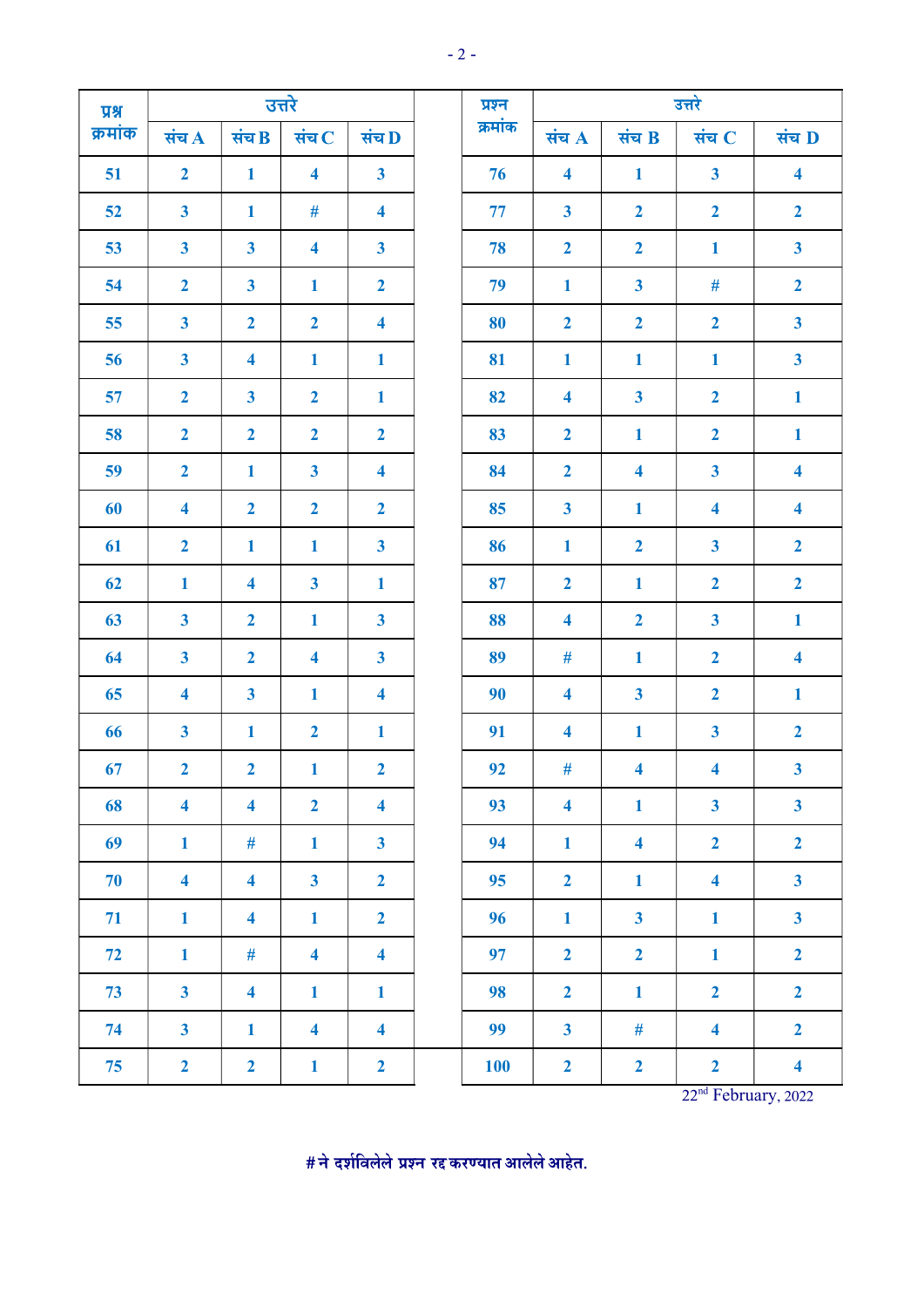| ۰, |  |
|----|--|
|----|--|

| प्रश्न     |                         |                         | उत्तरे                      |                         |  | प्रश्न  |                         |                         | उत्तरे                  |                         |
|------------|-------------------------|-------------------------|-----------------------------|-------------------------|--|---------|-------------------------|-------------------------|-------------------------|-------------------------|
| क्रमांक    | संच $\overline{A}$      | संच $\overline{B}$      | संच $\overline{\mathbf{c}}$ | संच D                   |  | क्रमांक | संच A                   | संच $\overline{B}$      | संच $\overline{c}$      | संच D                   |
| <b>101</b> | $\mathbf{1}$            | $\mathbf{1}$            | $\overline{\mathbf{3}}$     | $\overline{2}$          |  | 111     | $\mathbf{1}$            | $\overline{\mathbf{3}}$ | $\overline{2}$          | $\mathbf{1}$            |
| 102        | $\overline{\mathbf{3}}$ | $\overline{2}$          | $\mathbf{1}$                | $\mathbf{1}$            |  | 112     | $\overline{\mathbf{4}}$ | $\overline{\mathbf{4}}$ | $\overline{\mathbf{4}}$ | $\mathbf{1}$            |
| 103        | $\mathbf{1}$            | $\overline{2}$          | $\overline{\mathbf{3}}$     | $\overline{\mathbf{3}}$ |  | 113     | $\mathbf{1}$            | $\overline{\mathbf{3}}$ | $\mathbf{1}$            | $\overline{\mathbf{3}}$ |
| 104        | $\overline{\mathbf{4}}$ | $\overline{\mathbf{3}}$ | $\overline{\mathbf{3}}$     | $\overline{\mathbf{3}}$ |  | 114     | $\overline{\mathbf{4}}$ | $\overline{2}$          | $\overline{\mathbf{4}}$ | $\overline{\mathbf{3}}$ |
| 105        | $\mathbf{1}$            | $\overline{\mathbf{4}}$ | $\overline{\mathbf{4}}$     | $\overline{\mathbf{4}}$ |  | 115     | $\mathbf{1}$            | $\overline{\mathbf{4}}$ | $\overline{2}$          | $\overline{2}$          |
| 106        | $\overline{2}$          | $\overline{\mathbf{3}}$ | $\mathbf{1}$                | $\mathbf{3}$            |  | 116     | $\overline{\mathbf{3}}$ | $\mathbf{1}$            | $\overline{\mathbf{4}}$ | $\overline{\mathbf{4}}$ |
| 107        | $\mathbf{1}$            | $\overline{2}$          | $\overline{2}$              | $\overline{2}$          |  | 117     | $\overline{2}$          | $\mathbf{1}$            | $\overline{2}$          | $\overline{\mathbf{3}}$ |
| 108        | $\overline{2}$          | $\overline{\mathbf{3}}$ | $\overline{\mathbf{4}}$     | $\overline{\mathbf{4}}$ |  | 118     | $\mathbf{1}$            | $\overline{2}$          | $\mathbf{3}$            | $\overline{2}$          |
| 109        | $\mathbf{1}$            | $\overline{2}$          | $\overline{\mathbf{3}}$     | $\mathbf{1}$            |  | 119     | #                       | $\overline{\mathbf{4}}$ | $\overline{2}$          | $\mathbf{1}$            |
| <b>110</b> | $\mathbf{3}$            | $\overline{2}$          | $\overline{2}$              | $\overline{\mathbf{4}}$ |  | 120     | $\overline{2}$          | $\overline{2}$          | $\mathbf{3}$            | $\overline{2}$          |
|            | अभियांत्रिकी<br>यंत्र   |                         |                             |                         |  |         |                         |                         |                         |                         |
| प्रश्न     |                         | उत्तरे                  |                             |                         |  | प्रश्न  |                         |                         | उत्तरे                  |                         |
| क्रमांक    | संच $\overline{A}$      | संच $\,$ B $\,$         | संच $\,$ $\,$               | संच D                   |  | क्रमांक | संच<br>$\mathbf{A}$     | संच $\mathbf B$         | संच $\, {\bf c}$        | संच D                   |
| 121        | $\mathbf{1}$            | $\overline{2}$          | $\overline{2}$              | $\overline{2}$          |  | 136     | $\overline{2}$          | $\overline{2}$          | $\mathbf{1}$            | $\overline{\mathbf{4}}$ |
|            |                         |                         |                             |                         |  |         |                         |                         |                         |                         |
| 122        | $\overline{\mathbf{3}}$ | $\overline{2}$          | $\overline{\mathbf{3}}$     | $\overline{2}$          |  | 137     | $\overline{2}$          | $\overline{\mathbf{3}}$ | $\overline{\mathbf{3}}$ | $\overline{\mathbf{4}}$ |
| 123        | $\mathbf{3}$            | $\mathbf{1}$            | $\mathbf{1}$                | $\overline{2}$          |  | 138     | $\overline{2}$          | $\mathbf{1}$            | $\overline{\mathbf{3}}$ | $\overline{2}$          |
| 124        | $\overline{\mathbf{4}}$ | $\overline{\mathbf{3}}$ | $\overline{\mathbf{3}}$     | $\mathbf{3}$            |  | 139     | $\mathbf{3}$            | $\overline{\mathbf{3}}$ | $\overline{\mathbf{4}}$ | $\mathbf{3}$            |
| 125        | $\mathbf{1}$            | #                       | $\overline{2}$              | $\mathbf{1}$            |  | 140     | $\mathbf{1}$            | 2 <sup>1</sup>          | $\mathbf{1}$            | 3 <sup>1</sup>          |
| 126        | $\mathbf{1}$            | $\overline{2}$          | $\overline{\mathbf{4}}$     | $\overline{2}$          |  | 141     | $\overline{\mathbf{4}}$ | $\mathbf{1}$            | $\overline{2}$          | $\mathbf{1}$            |
| 127        | $\mathbf{1}$            | $\overline{2}$          | $\overline{\mathbf{4}}$     | $\overline{2}$          |  | 142     | $\overline{\mathbf{4}}$ | $\overline{\mathbf{3}}$ | $\overline{2}$          | $\mathbf{1}$            |
| 128        | $\mathbf{1}$            | $\overline{2}$          | $\overline{2}$              | $\mathbf{1}$            |  | 143     | $\overline{2}$          | $\overline{\mathbf{3}}$ | $\overline{2}$          | $\mathbf{1}$            |
| 129        | $\mathbf{1}$            | $\overline{\mathbf{3}}$ | $\mathbf{3}$                | $\mathbf{3}$            |  | 144     | $\overline{\mathbf{3}}$ | $\overline{\mathbf{4}}$ | $\overline{\mathbf{3}}$ | $\overline{2}$          |
| 130        | $\overline{2}$          | $\mathbf{1}$            | $\overline{\mathbf{3}}$     | $\#$                    |  | 145     | $\overline{\mathbf{3}}$ | $\mathbf{1}$            | $\mathbf{1}$            | $\mathbf{1}$            |
| 131        | $\overline{2}$          | $\overline{\mathbf{4}}$ | $\mathbf{1}$                | $\overline{2}$          |  | 146     | $\overline{2}$          | $\mathbf{1}$            | $\overline{2}$          | $\mathbf{3}$            |
| 132        | $\overline{2}$          | $\overline{\mathbf{4}}$ | $\mathbf{1}$                | $\overline{\mathbf{3}}$ |  | 147     | $\overline{\mathbf{3}}$ | $\mathbf{1}$            | $\overline{2}$          | $\mathbf{3}$            |
| 133        | $\mathbf{1}$            | $\overline{2}$          | $\mathbf{1}$                | $\mathbf{1}$            |  | 148     | $\mathbf{1}$            | $\mathbf{1}$            | $\mathbf{1}$            | $\overline{\mathbf{4}}$ |
| 134        | $\overline{\mathbf{3}}$ | $\overline{\mathbf{3}}$ | $\mathbf{1}$                | $\mathbf{3}$            |  | 149     | $\overline{\mathbf{3}}$ | $\mathbf{1}$            | $\overline{\mathbf{3}}$ | $\mathbf{1}$            |

22<sup>nd</sup> February, 2022